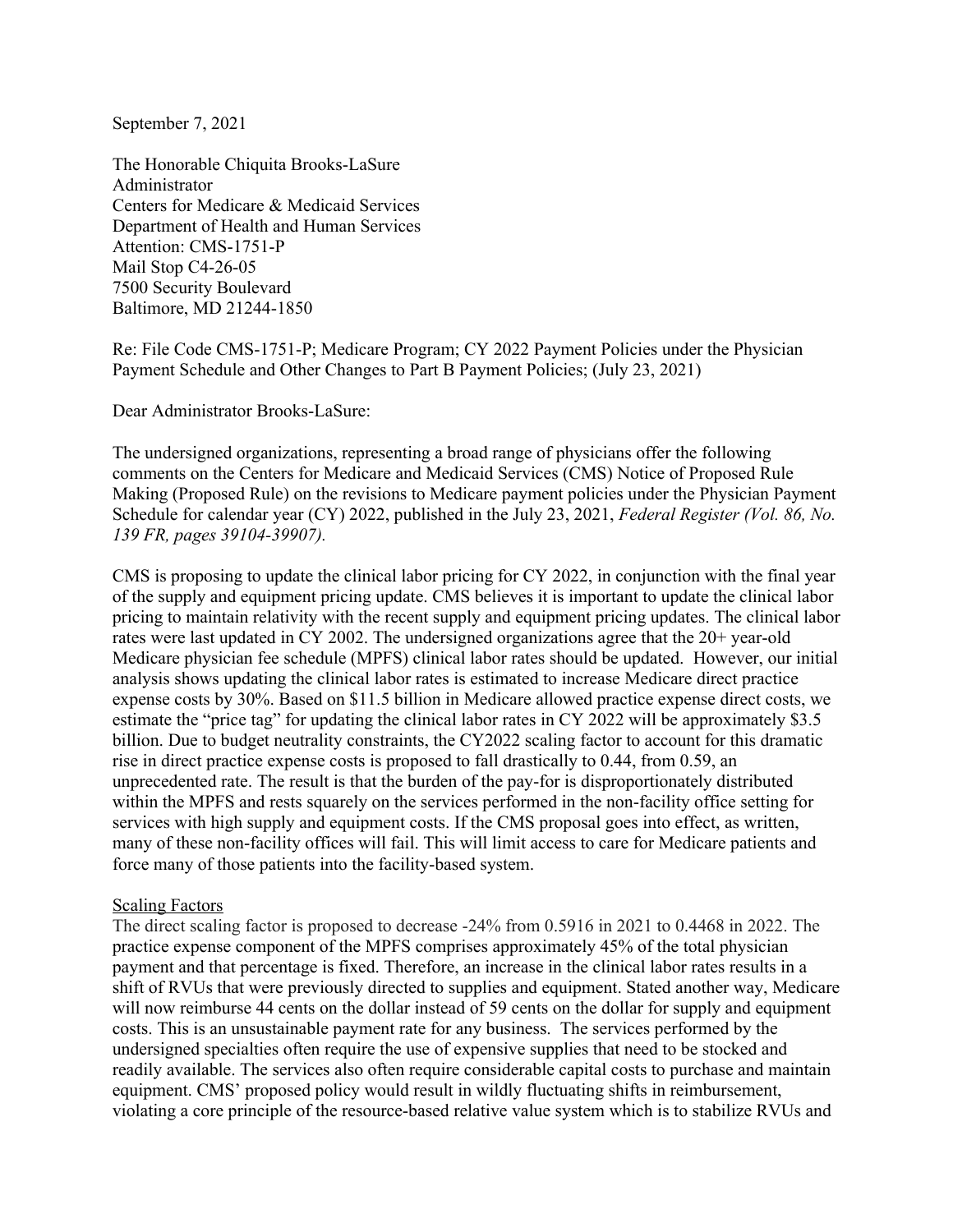The Honorable Chiquita Brooks-LaSure September 7, 2021 Page 2 of 4

reduce fluctuations in year-to-year payments. The Medicare system should provide stable and predictable reimbursement for care rendered to their beneficiaries. **CMS should explore options to adjust the scaling factor(s) in order to more appropriately reimburse for expenses incurred to treat their beneficiaries.** 

## Budget Neutrality

Section  $1848(c)(2)(B)(ii)(II)$  of the Act requires that increases or decreases in RVUs may not cause the amount of expenditures for the year to differ by more than \$20 million from what expenditures would have been in the absence of these changes. If this threshold is exceeded, CMS makes adjustments to preserve budget neutrality. This \$20 million "threshold" has been the same since the inception of the MPFS in 1992. No adjustments to this threshold have been made to account for new technology over 30 years. As stated previously, allowed charges would increase by approximately \$3.5 billion if the clinical labor proposal was implemented in 2022 without any offsetting reduction to the direct practice expense scaling factor. **CMS should analyze the effects of implementing the clinical labor rates as they have proposed, after no change for 20 years, versus having implemented those updates more regularly. CMS should publish how the annual \$20 million restriction on changes to expenditures could have played a role in the clinical labor updates. CMS should also consider all the ways budget neutrality can be accounted for in the practice expense methodology, as there are several steps in the formula where budget neutrality is applied.**

## Impact

By increasing the clinical labor pricing, physician services with high cost supplies and equipment are disproportionately impacted by the budget neutrality component within the practice expense relative values. In the proposed rule, CMS displayed the isolated anticipated effects of the clinical labor pricing update on specialty payment impacts in Table 6. CMS highlights in the text that specialties with a substantially lower or higher than average share of direct costs attributable to labor would experience significant declines or increases, respectively, if this proposal is finalized. They go on to say that the Table 6 impacts do not include complete impacts of all the policies the Agency is proposing for CY 2022, only the anticipated effect of the isolated clinical labor pricing update. The impacts published in Table 6 and Table 123 are misleading. For example, the highest negative impact in Table 123 is -9% and in table 6 is -10%. In reality, the negative impact is much greater. As described above, this proposal disproportionately hits those services that are incurring the most direct practice expense. More specifically, groups of similar services in the nonfacility setting are projected to incur **reductions greater than -20%** for the majority of their services. While the undersigned organizations understand the impact tables are for illustrative purposes for aggregate impacts on specialties, and not meant to be code specific,

it would be more transparent to share actual impacts when they are so devastating to providers of office-based procedures with high supply and equipment costs. **CMS should publish a cost estimate for the clinical labor proposal as well as impacts to illustrate how the proposal is actually impacting non-facility reimbursement rates for highly affected code families.** 

#### Clinical Labor Rates – BLS Data

CMS believes it is important to update the clinical labor pricing to maintain relativity with the recent supply and equipment pricing updates. CMS is proposing to use the methodology outlined in the CY 2002 PFS final rule, which draws primarily from United States Bureau of Labor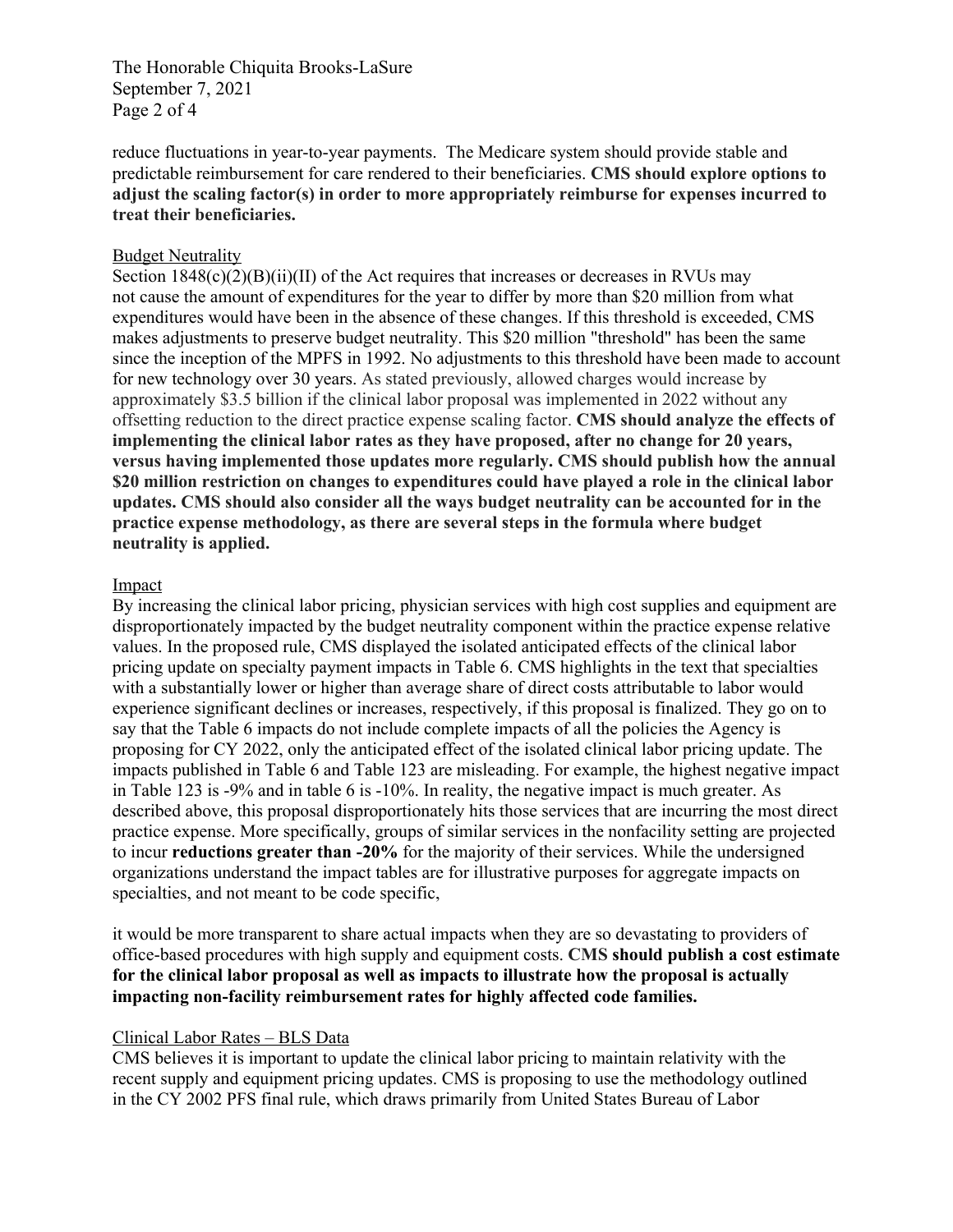The Honorable Chiquita Brooks-LaSure September 7, 2021 Page 3 of 4

Statistics (BLS) wage data. CMS believes that the BLS wage data continues to be the most accurate source to use as a basis for clinical labor pricing and this data will appropriately reflect changes in clinical labor resource inputs for purposes of setting PE RVUs under the PFS.

The clinical labor rates were last updated in CY 2002 using BLS data and other supplementary sources where BLS data were not available. In the proposal, 12 of the 32 staff types used "other sources" instead of BLS data for pricing. These 2002 "other sources" data were not readily available for public review. For CY 2022, 14 of the 32 staff types are being updated using a BLS crosswalk because an exact match was not available. To maintain transparency, **CMS should publish the 'other sources' wage data details. In addition, CMS should update specific clinical labor wage rates based on stakeholder comments and data.** 

## Data Elements in Wage Rates

The BLS data includes several data elements for consideration. In the clinical labor pricing update proposal, CMS utilizes the mean wage data to establish updated clinical labor rates, while the majority of the MPFS data inputs are based on the median. For example, when developing RUC recommendations (work and practice expense) the physician times, work RVUs, clinical staff times and clinical staff types all use medians (ie, "typical"). The BLS survey data also include wage rates for a variety of sites of service (eg, hospitals, physician offices, farms) and wage data from a variety of industries. **We urge CMS to consider using the median wage data, instead of mean wage data, to more accurately capture typical wage rates and to be consistent with the median statistic used for clinical staff time.** 

# Fringe Benefit Multiplier

To account for employers' cost of providing fringe benefits, such as sick leave, CMS proposes to use the same benefits multiplier of 1.366 that was utilized in CY 2002. Using the fringe benefits multiplier rate from 20 years ago (2002) is not consistent with CMS' premise for updating the clinical labor pricing which was to "maintain relativity with the recent supply and equipment pricing updates." BLS publishes benefits data routinely. **CMS should use a current fringe benefits multiplier** (1.296 BLS)**.**

# Timeline

The current clinical labor proposal requires additional analysis and modifications prior to implementation. There is further work to be done by both the Agency and stakeholders to ensure accurate data is used and appropriate methodological steps are taken for implementation. It is important to note that  $CY2022$  will be the 4<sup>th</sup> and final transition year of the update to supply and equipment items—a proposal that also yielded significant shifts in payment rates. **CMS should not implement this update for CY2022 and instead should consider comments and publish an updated clinical labor proposal.** 

In addition, CMS has requested comment on whether to implement a four-year transition to the new clinical labor cost data. There is precedent for a phased transition for significant MPFS changes, across several calendar years. CMS utilized a 4-year transition for the market-based supply and equipment pricing update concluding in CY 2022. CMS also utilized a 4-year transition, starting in 2010, for the practice expense proposal.